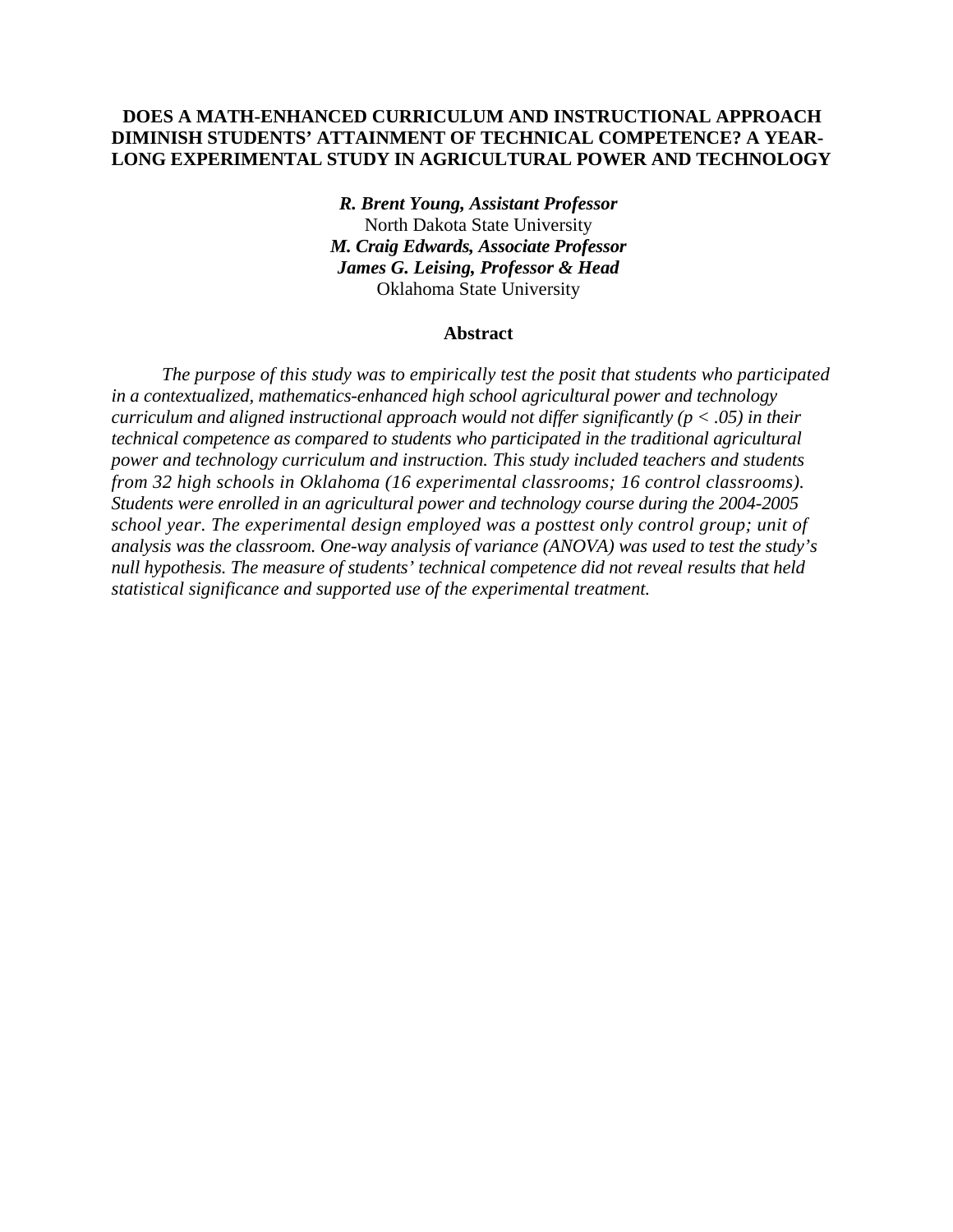# **DOES A MATH-ENHANCED CURRICULUM AND INSTRUCTIONAL APPROACH DIMINISH STUDENTS' ATTAINMENT OF TECHNICAL COMPETENCE? A YEAR-LONG EXPERIMENTAL STUDY IN AGRICULTURAL POWER AND TECHNOLOGY**

## **Introduction**

'I swear by Esculupius, Hygeia, and Panacea, and I take to witness all the gods, all the goddesses, to keep according to my ability and my judgment, the following Oath. . . . I will prescribe regimens for the good of my patients according to my ability and my judgment and never do harm to anyone.' (as cited in Farnell, 1921, p. 269)

Although the phrase "do no harm" as written by Hippocrates some 2400 years ago was directed towards physicians, many practitioners of Career and Technical Education (CTE) have pondered what harm may be inflicted in our attempts to build academic skills in the context of career and technical education (Miller, 1997). Are we somehow decreasing the technical skills that students acquire in CTE courses through our efforts to integrate occupational curriculum with core academic areas?

Curriculum Integration is not a new concept. The 20th Century educational reformer, John Dewey, believed very strongly in the importance of curriculum integration and the consequences of separating knowledge from application. Dewey's position is shown clearly in the following passage:

'The divorce between learning and its use is the most serious defect of our existing education. Without the consciousness of application, learning has no motive. . . . [It] is separated from the actual conditions of the child's life, and a fatal split is introduced between school learning and vital experience.' (as cited in Fishman & McCarthy, 1997, p. 180)

The Association for Career and Technical Education (ACTE) (2006), in its recent publication *Reinventing the American High School for the 21st Century,* captured the current state of curriculum integration between academic and CTE courses when it stated, "Academic integration has been required in federal CTE legislation for 15 years but has not been implemented as widely as possible" (p. 14). Moreover, the ACTE (2006) called for a dramatic improvement in where and how academic content is taught:

In the new American high school, the entire school must own the mission of academic proficiency, and teachers should be required to collaborate across disciplines to help students reach these proficiencies. CTE teachers will need to explicitly integrate academic standards into their CTE classes, and academic teachers will also need to learn ways of demonstrating real-world context and application from coursework that is more contextual than traditional teaching methods. (p. 15)

What is more, Susan Sclafani, former U.S. Department of Education's acting chief of Career and Technical Education, in a presentation to career and technical education practitioners, asserted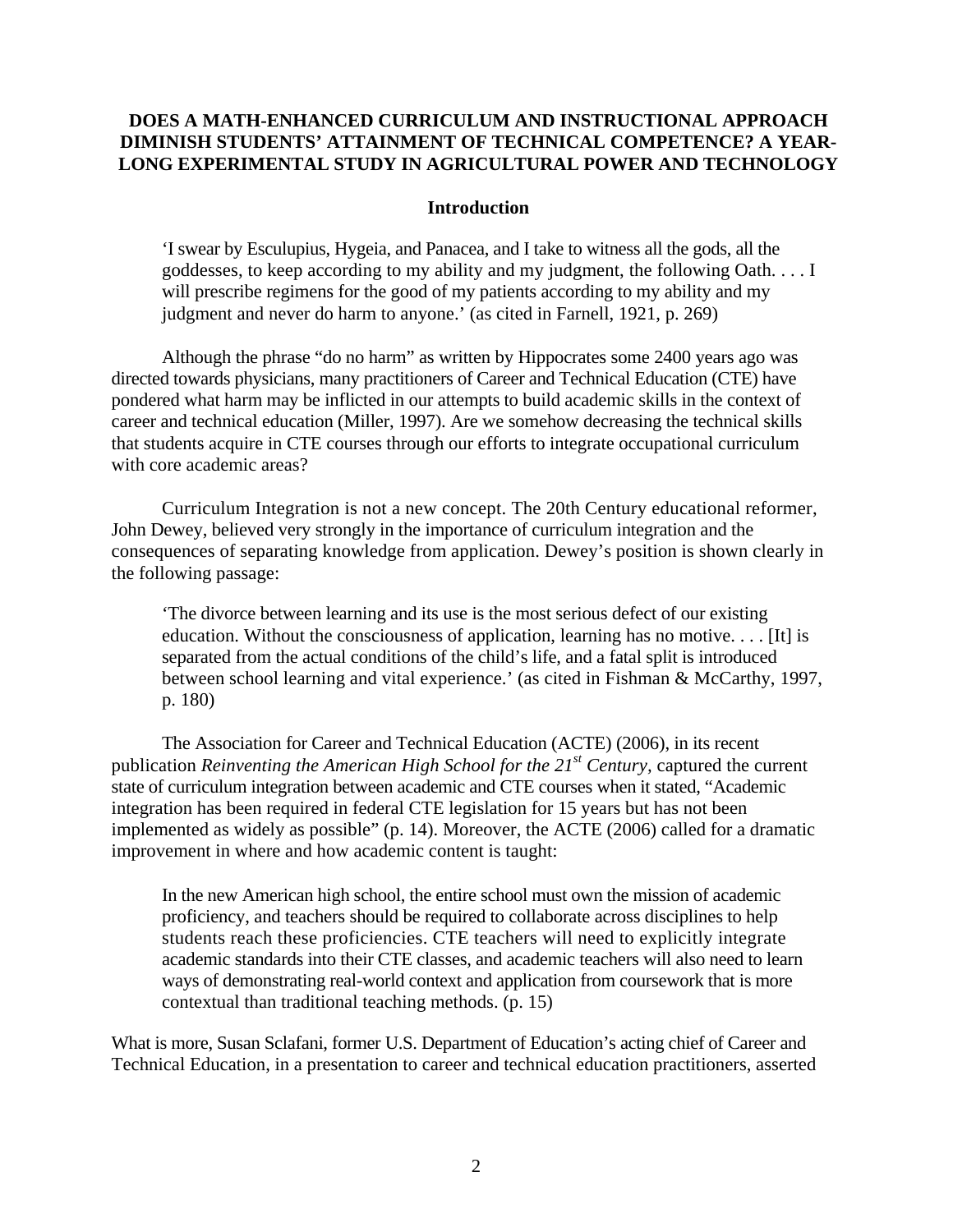that CTE could help students become more engaged in learning because of the contextual learning opportunities which can make learning academics more exciting (ACTE, 2004).

Although persistent calls for curriculum integration have been sounded, examples from the field are somewhat sparse. Accordingly, some observers believe that certain barriers must exist that prevent teachers from implementing curriculum integration in their classrooms. To that end, Hernandez and Brendefur (2003) analyzed the efforts of mathematics and CTE teachers in eight sites across the United States as they developed integrated mathematics curricula. Their findings were summarized as follows:

In sum, although the quality of the units varies, our findings suggest that it is possible for interdisciplinary teams of mathematics and VTE [i.e., vocational and technical education] teachers to create high quality integrated curriculum units if certain conditions are met. Team dynamics, teachers' beliefs and school supports, in particular, appeared to be critical to sustain productive collaborative curriculum development work. It appeared that having support from the school's community, meeting regularly with all the team members, focusing conversations toward student understanding and writing tasks that promote conceptual and integrated understandings of the concepts, and writing the unit together with reflective thought, all seemed to be critical complementary conditions in successful integrated unit writing. (p. 17)

So, if curriculum integration is desirable, and it appears that it is possible at the classroom level, does it improve student achievement? In a quasi-experimental research study, Childress (1996) attempted to determine if an integrated technology, science, and mathematics curriculum would improve the problem solving abilities of middle school students. Although the results of the study proved to be statistically non-significant, the researcher did find that the experimental group students were better able to apply the mathematical and scientific principles learned as a result of the integrated curriculum.

Further evidence of the value of integrated curriculum efforts between mathematics and CTE courses can be found in the results of a study conducted by Wu and Greenan (2003). In another quasi-experimental trial, Wu and Greenan administered a treatment that consisted of the Generalizable Mathematics Skill Instructional (GMSI) intervention to an experimental group drawn from a population of secondary CTE students in Indiana. The GMSI intervention was a 22 lesson curriculum that integrated mathematics concepts into CTE curricula. As a result of the treatment, the experimental group students had significantly higher mathematics skills achievement than did students in the control group.

Curriculum integration is a pedagogical approach with roots in the educational philosophy of John Dewey that has also earned the endorsement of modern scholars and policymakers (ACTE, 2006; Childress, 1996; Hernandez, & Brendefur, 2003; Wu, & Greenan, 2003). Although barriers to implementing curriculum integration that involves academic and CTE courses may exist, they are not insurmountable. The potential to increase student achievement through curriculum integration that would involve the intersection of core academic and CTE courses appears to outweigh any imposed barriers, perceived and otherwise (Southern Regional Education Board, 2000).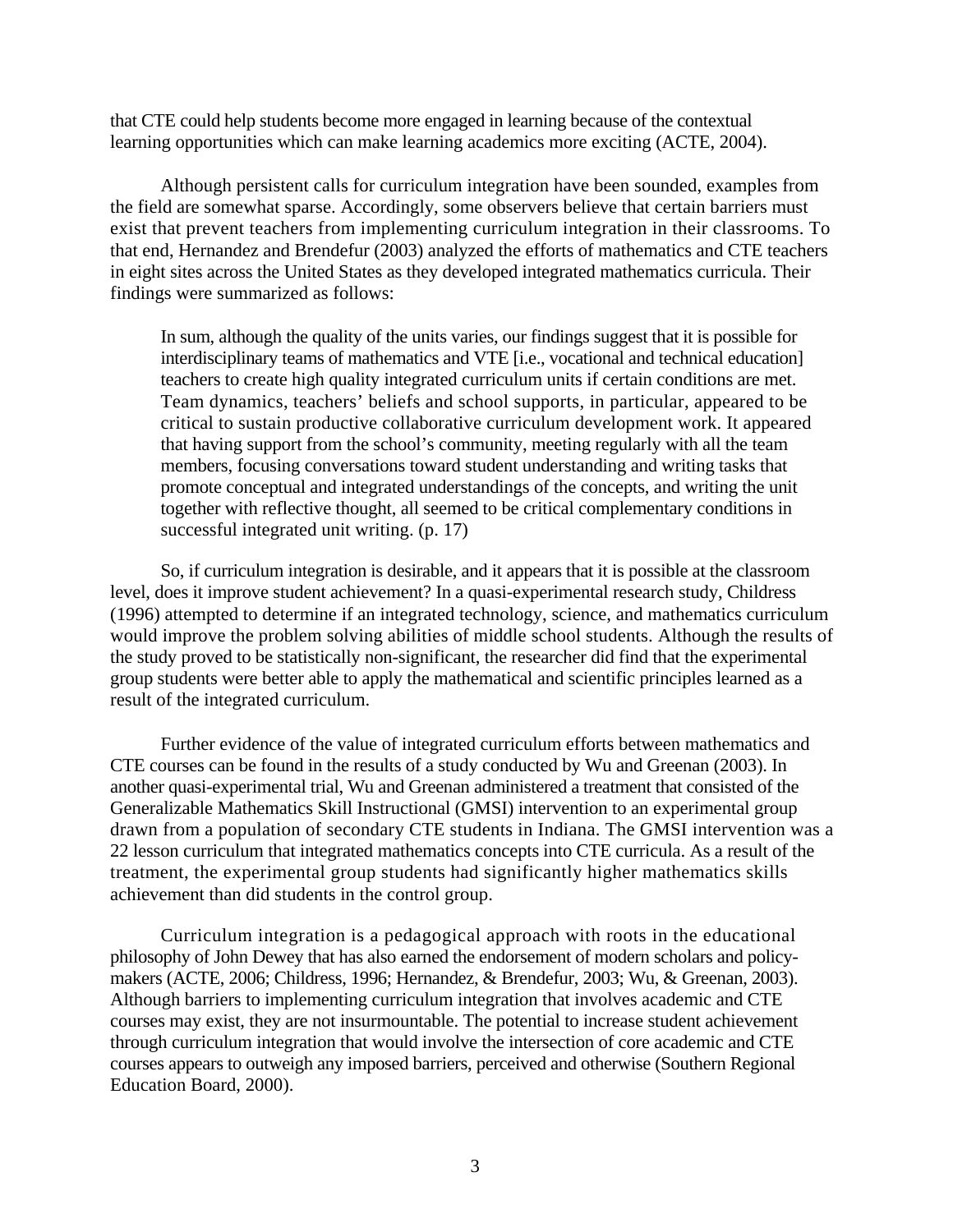## **Conceptual Framework**

Mathematics isn't a palm tree, with a single long straight trunk covered with scratchy formulas. It's a banyan tree, with many interconnected trunks and branches—a banyan tree that has grown to the size of a forest, inviting us to climb and explore. (Thurston, 1990, p. 7)

Thurston used this metaphor to describe mathematics in terms of a human activity rather than an unrelated set of formulas. Unfortunately, most students are taught mathematics through a traditional approach that isolates it from other disciplines and results in the development of symbol manipulation and a set routine devoid of creation or discovery (Romberg & Kaput, 1999). Romberg and Kaput stated further:

Previously, students studied number for number's sake, or algebra for algebra's sake, and later applied what they had learned to solve problems and perhaps even engage in serious mathematical modeling. We suggest the reverse: that number, algebra, and most other core school mathematics should arise in the service of making sense of individual experience. (p. 13)

Parnell (1998) echoed this sentiment when he asserted that, "In many of today's classrooms . . . teaching is a matter of putting students in classrooms marked English, history, or mathematics and then attempting to fill their heads through lectures, textbooks, and the like" (p. 14). And, he lamented that contextual learning is, for the most part, absent and little is done to connect students' learning with the real world in which they live.

This notion of teaching mathematics in context has not gone unheeded entirely. Many mathematics education researchers and reformers have called for greater emphasis on the use of context to teach mathematics. For example, Carpenter and Lehrer (1999) noted that to teach mathematics for understanding, applications in which contexts are provided were essential to the development of skills linked to their applications. Other researchers have made claims of increased retention due to teaching subject matter through context (Romberg, 1994). For example, a study conducted in Kentucky, where mathematics was integrated into an environment-based learning program in the context of a local community, provided students with a deeper understanding of math and enabled them to more readily master crucial math skills (Liberman & Hoody, 1998).

In an effort to provide guidance for school administrators and teachers of mathematics, who were working to improve student achievement in mathematics, the National Council of Teachers of Mathematics (NCTM) (2004) released the publication, *Principles and Standards for School Mathematics.* Six principles as well as five content and five process standards were identified. Two of the process standards dealt directly with the concept of teaching and learning math in context. The process standard identified as "connections" has direct implications for contextual teaching and learning:

Mathematics is not a collection of separate strands or standards, even though it is often partitioned in this manner. Rather, mathematics is an integrated field of study. When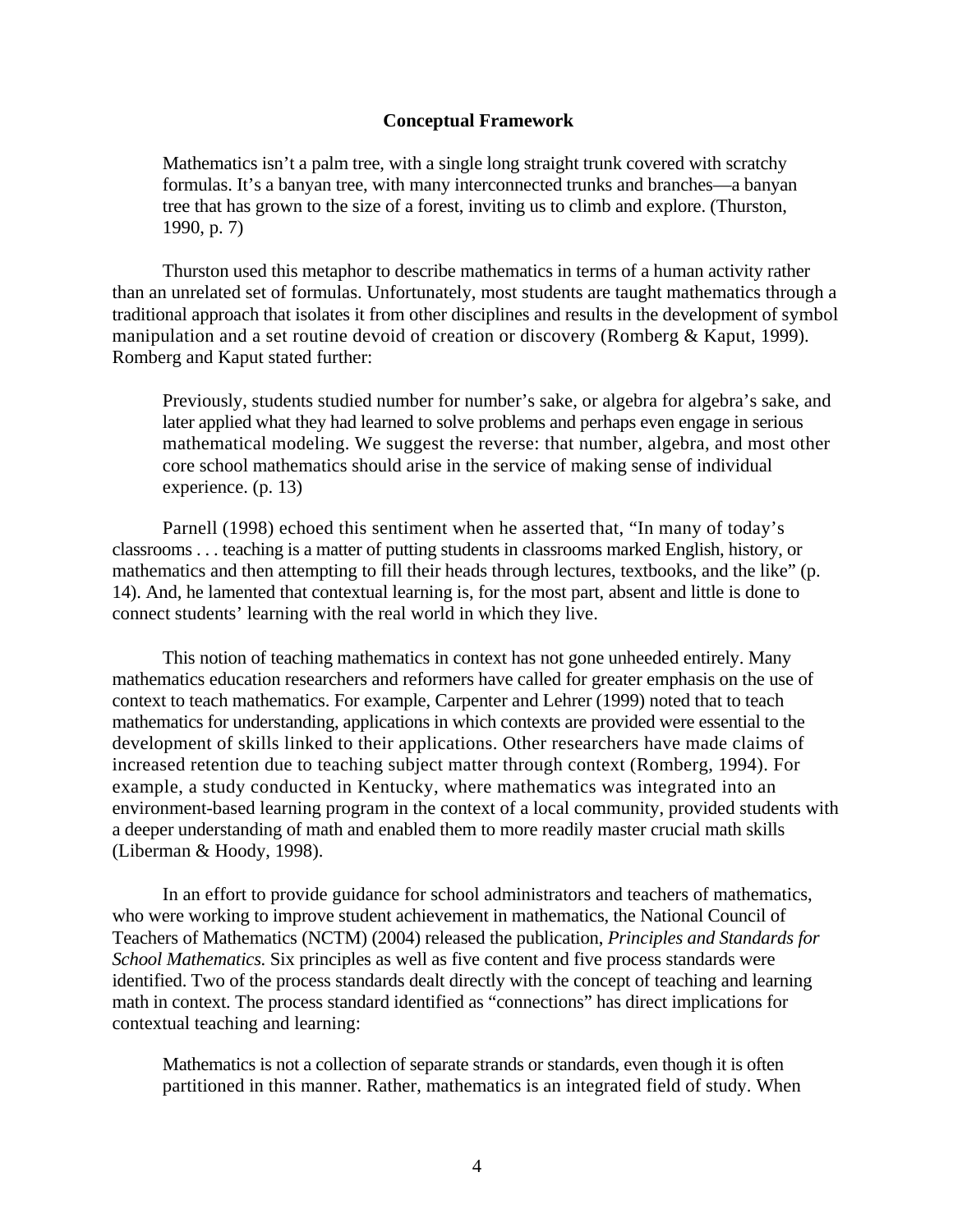students connect mathematical ideas, their understanding is deeper and more lasting, and they come to view mathematics as a coherent whole. They see mathematical connections in rich interplay among mathematical topics, in contexts that relate mathematics to other subjects, and in their own interest and experience. Through instruction that emphasizes the interrelatedness of mathematical ideas, students learn not only mathematics but also about the utility of mathematics. (p. 4)

A second process standard, "problem solving," also has implications for contextual teaching and learning as well as the future transfer of learning:

Solving problems is not only a goal of learning mathematics but also a means of doing so. It is an integral part of mathematics, not an isolated piece of the mathematics program. Students require frequent opportunities to formulate, grapple with, and solve complex problems that involve a significant amount of effort. They are to be encouraged to reflect on their thinking during the problem-solving process so that they can apply and adapt the strategies they develop to other problems and in other contexts [i.e., transfer of learning]. By solving mathematical problems, students acquire ways of thinking, habits of persistence and curiosity, and confidence in unfamiliar situations that serve them well outside the mathematics classroom. (NCTM, 2004, p. 4)

Berns and Erickson (2001) made the connection between career and technical education and contextualized teaching and learning when they posited that,

. . . contextual teaching and learning draws upon the latest research on effective teaching and student learning. As a pedagogical aspect of school reform, it places responsibility on the student with the teacher serving as a significant contributor in the process. Engaging, active learning replaces passive, traditional methods through a variety of hands-on, collaborative, high-level approaches. These approaches result in a motivational, invigorating educational experience for all students as they learn at a higher level. As a result of CTL [contextual teaching and learning], students are better prepared for the new economy. They better retain knowledge and skills, thus raising student academic and career-technical achievement. Indeed, they are better prepared for postsecondary education, careers, and bright futures in the  $21<sup>st</sup>$  century. (p. 8)

Scholars (Parnell, 1998; Romberg & Kaput, 1999; Thurston, 1990) identified the absence of connections to the "real world" as a major problem facing the current methods used to teach mathematics. Some researchers (Carpenter & Lehrer, 1999; Fennema, Sowder, & Carpenter, 1999; Parnell, 1998; Romberg & Kaput, 1999) have recognized the need for a more contextualized approach to the teaching and learning of mathematics that would allow students to construct meaning in a situated or contextual way: An approach that holds potential for deepening understanding and thus improving future performance as it relates to mathematics. To that end, the NCTM (2004) has developed principles and standards for teaching mathematics, including process standards relating to contextual learning and problem solving.

Many agricultural education scholars (Miller & Vogelzang, 1983; Moss, 1988; National Research Council, 1988; Shepardson, 1929; Shinn et al., 2003) have supported the use of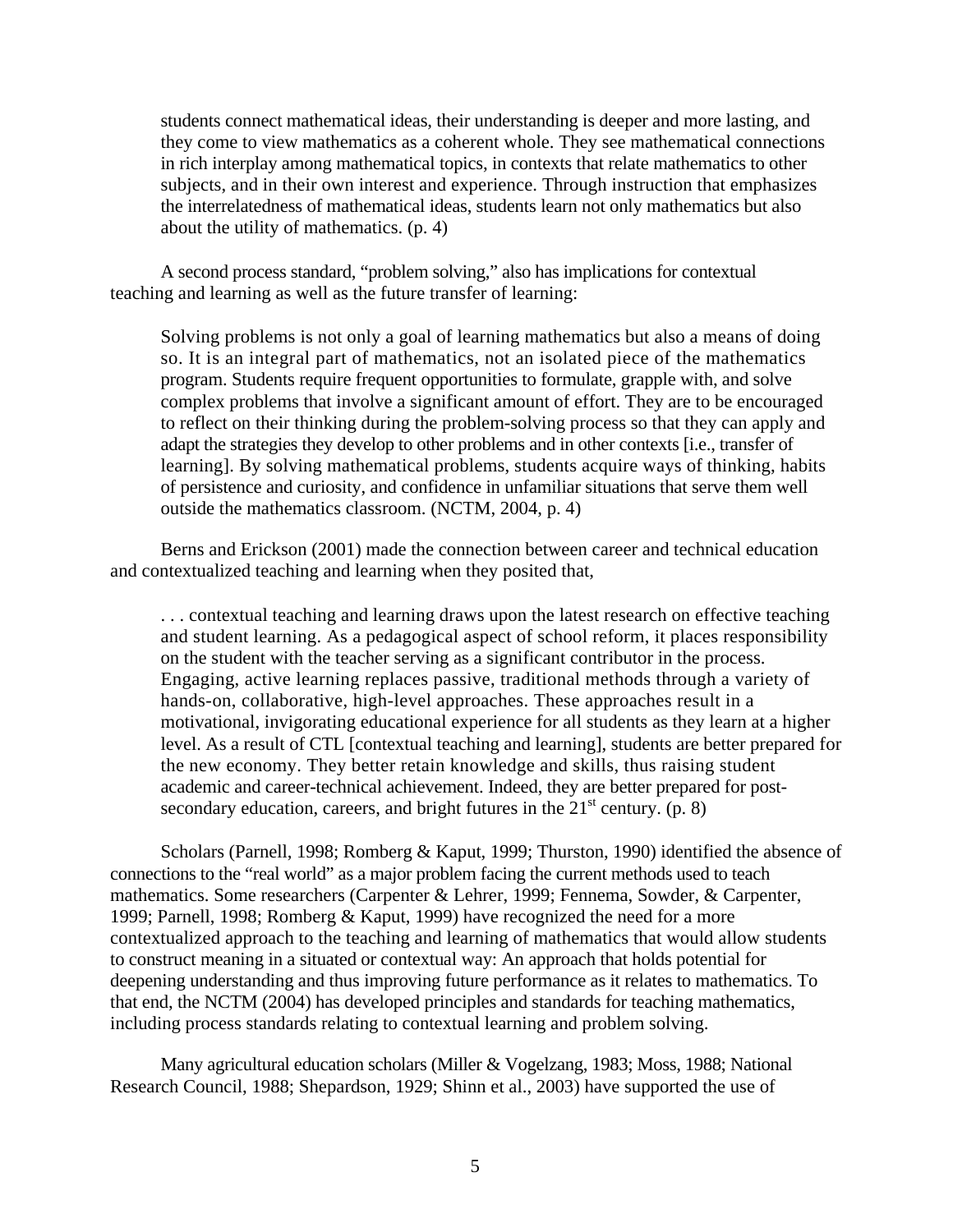agriculture as a context for teaching and learning mathematics. However, little has been reported about any concomitant detrimental effects on students' acquisition of technical competence.

#### **Purpose**

The purpose of this study was to empirically test the hypothesis that students who participated in a contextualized, mathematics-enhanced high school agricultural power and technology curriculum (i.e., an experimental curriculum and instructional approach) would not differ significantly ( $p < .05$ ) in their technical competence as compared to students who participated in the traditional agricultural power and technology curriculum.

## **Research Questions and Null Hypothesis**

The following research questions guided the study: 1) What were selected characteristics of students enrolled in and instructors teaching Agricultural Power and Technology in Oklahoma during the 2004-2005 school year? 2) Does a math-enhanced agricultural power and technology curriculum and aligned instructional approach diminish students' attainment of technical competence? The following null hypothesis guided the study's statistical analyses: Ho There is no difference between the two study groups on technical competence in agricultural power and technology as measured by an examination used to determine students' agricultural power and technology competence.

## **Methods and Procedures**

This year-long study was conducted as a result of a pilot study carried out during the spring 2004 semester (Parr, 2004). Accordingly, the investigation's research questions and null hypothesis echo those of the pilot study (Parr). Both studies were conducted as replications of a larger study (Stone III, Alfeld, Pearson, Lewis, & Jensen 2005); the pilot being one of six replications and this study one of five nationwide. All involved a different career and technical education curriculum area. The National Research Center for Career and Technical Education (NRCCTE) funded and facilitated coordination of the larger study.

This study utilized a posttest only control group experimental design (Campbell & Stanley, 1963). The volunteer teacher participants and their classrooms were randomly assigned to either the experimental or control groups. Accordingly, the resulting units of analysis were intact classrooms. The randomly assigned classrooms were pre-tested to determine level of equivalence regarding students' basic mathematical skills (Campbell & Stanley, 1963; Tuckman, 1999). The Terra Nova CAT Survey examination (25 items) was used as the pre-treatment measure to establish equivalence of groups prior to the experiment; the test had a reliability coefficient of 0.84 (Cronbach' s alpha) (McGraw-Hill, 2000). A significant difference  $(p = .047)$ was found between groups on the math pre-treatment measure.

Student technical competence was measured by the Oklahoma Department of Career and Technology Education's (ODCTE's), on-line agricultural mechanics competency examination (42 items). The content validity of this examination is assured based on methods employed by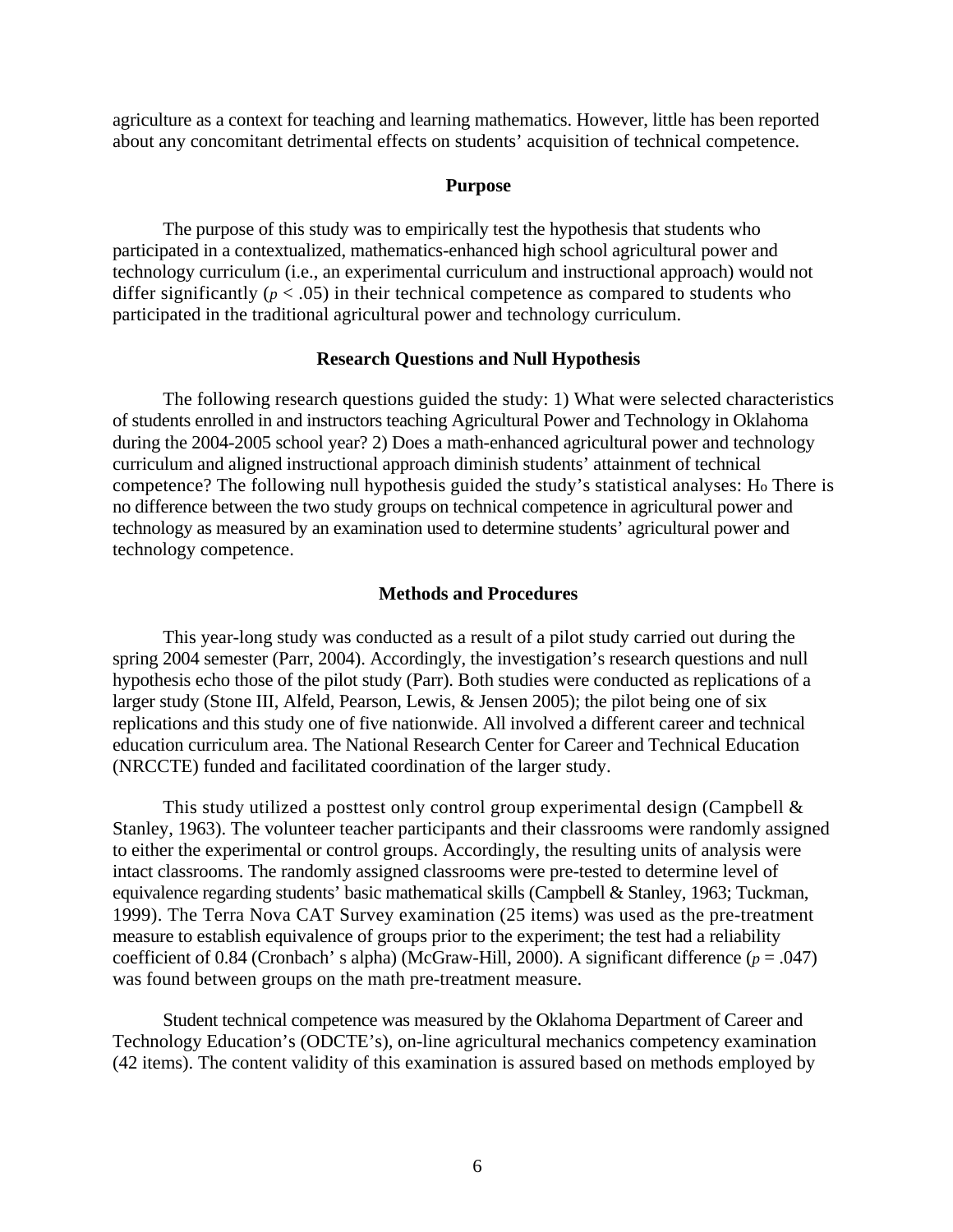the Testing Division of the ODCTE to develop individual test items. This method is outlined in the department's *Testing Handbook* (2004) and is as follows:

Using values and information in the skills standards, the Testing Division determines the test specifications and contracts with subject matter experts to develop the test. When writing test items, subject matter experts typically reference materials identified in the curriculum crosswalk that is included in the skills standard, which reinforces the connection between standards, instruction, and assessment. A committee of subject matter experts reviews the test and carefully scrutinizes individual test items. Specifically, the committee validates the structure and content of each question and verifies the question has been keyed correctly. (p. 6)

The treatment in this study consisted of the *Math-in-GTE* model developed by the NRCCTE (Stone III et al., 2005). The model involved both a particular pedagogy and a prescribed process that can be expressed in the following mathematical equation: (Pedagogy)(Process) = Student Math Performance. This model is based on the basic assumption that occupations aligned to career and technical programs are rich in math content and thus Career and Technical Education (CTE) programs, including secondary agricultural education, should strive to enhance the math embedded in their existing curricula. This model was developed to assist CTE teachers in identifying math in their curricula and to improve their instruction as it related to those math concepts. The goal of such instruction was for students to view math as they would any other tool (e.g., a saw, tractor, or plow) necessary to complete a task in their occupational area (Stone III et al.).

The pedagogical part of the NRCCTE model for this study consisted of 17, math-enhanced, agricultural power and technology lessons developed by the experimental agricultural education teachers and their math teacher partners during the pilot study (Parr, 2004). These lessons were refined further at additional professional development sessions provided for teachers during the summer of 2004, prior to the 2004-2005 school year (Young, 2006). All lessons were revised and improved to conform to the NRCCTE model for a math-enhanced lesson (Figure 1).

> 2. Assess students' math awareness as it relates to CTE.

1. Introduce the CTE lesson.

3. Work through the math example *embedded*  in the CTE lesson.

4. Work through *related, contextual*  math-in-CTE examples.

6. Students demonstrate their understanding.

5. Work through *traditional math* examples.

7. Formal assessment.

*Figure 1.* The NRCCTE Model: The Seven-elements of a Math-Enhanced Lesson (Stone III et al., 2005)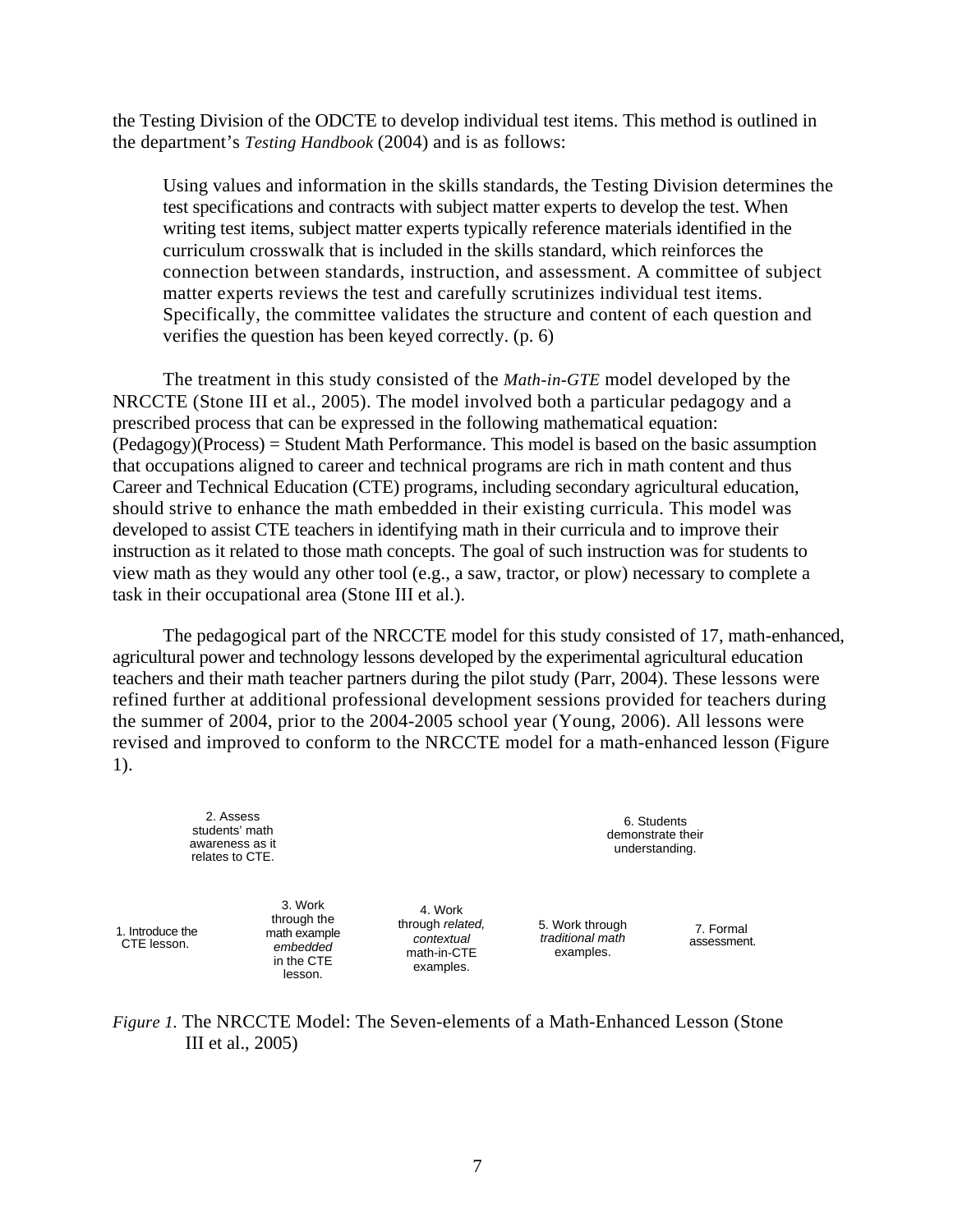The development of math-enhanced agricultural power and technology lessons and the treatment's pedagogy (i.e., an aligned instructional approach) was just one aspect of the NRCCTE model. The study's treatment also included the creation of a process by which agricultural education teachers in the experimental group "learned" to develop and teach the math-enhanced agricultural power and technology lessons. This process consisted of sustaining the agriculture-math teacher partnerships (i.e., communities of practice), curriculum mapping, developing a scope and sequence for teaching the lessons, providing professional development, and implementing the lessons.

During the study, the control group teachers were asked to teach their agricultural power and technology classes using the same curriculum and teaching method(s) (i.e., "traditional") they had used previously. Due to the nature of the study, the researcher had very limited contact with members of the control group. Control group teachers' students were made available for testing per the study's testing regimen, which was carried out by testing liaisons at each school.

Teacher and student questionnaires were administered so that selected characteristics of both groups could be described. That administration took place before the study's treatment occurred. Teachers returned their completed questionnaires to the researchers via postal mail. Campus-based testing liaisons administered all student questionnaires and examinations. The ODCTE' s, on-line agricultural mechanics competency examination was administered upon completion of the treatment. The final day of post-treatment testing was reserved for the testing of student technical competence in agricultural power and technology. That test was administered on-line via the Internet in the participating schools' computer laboratories. The examination was a measure of students' agricultural power and technology competence. Subsequently, students' test data were delivered to the researchers electronically for the purpose of analysis.

## **Findings**

Selected characteristics of participating students and teachers were summarized using frequencies and percentages derived from the study's questionnaires. The post-treatment measure to determine students' agricultural power and technology competence was analyzed using one-way analysis of variance (ANOVA).

# *Selected Characteristics of Students and Teachers*

The student questionnaire revealed that the students were mostly male (77.5%) and of European/Anglo descent (62.9%). However, one-in four-students reported their race as Native American. Most of the students were either 16 (29.5%) or 17 (31.4%) years of age at the time of the study and were enrolled almost equally in the 12th (28.8%), 11th (3 1.9%), and 10th grades (32.1%). Approximately 7-in- 10 (70.5%) students reported that their average grades for all courses were mostly B's and C's or higher. Except for one teacher participant, all were male (96.9%). Nearly 4 of 5 teachers (78.1%) reported they were of European/Anglo descent.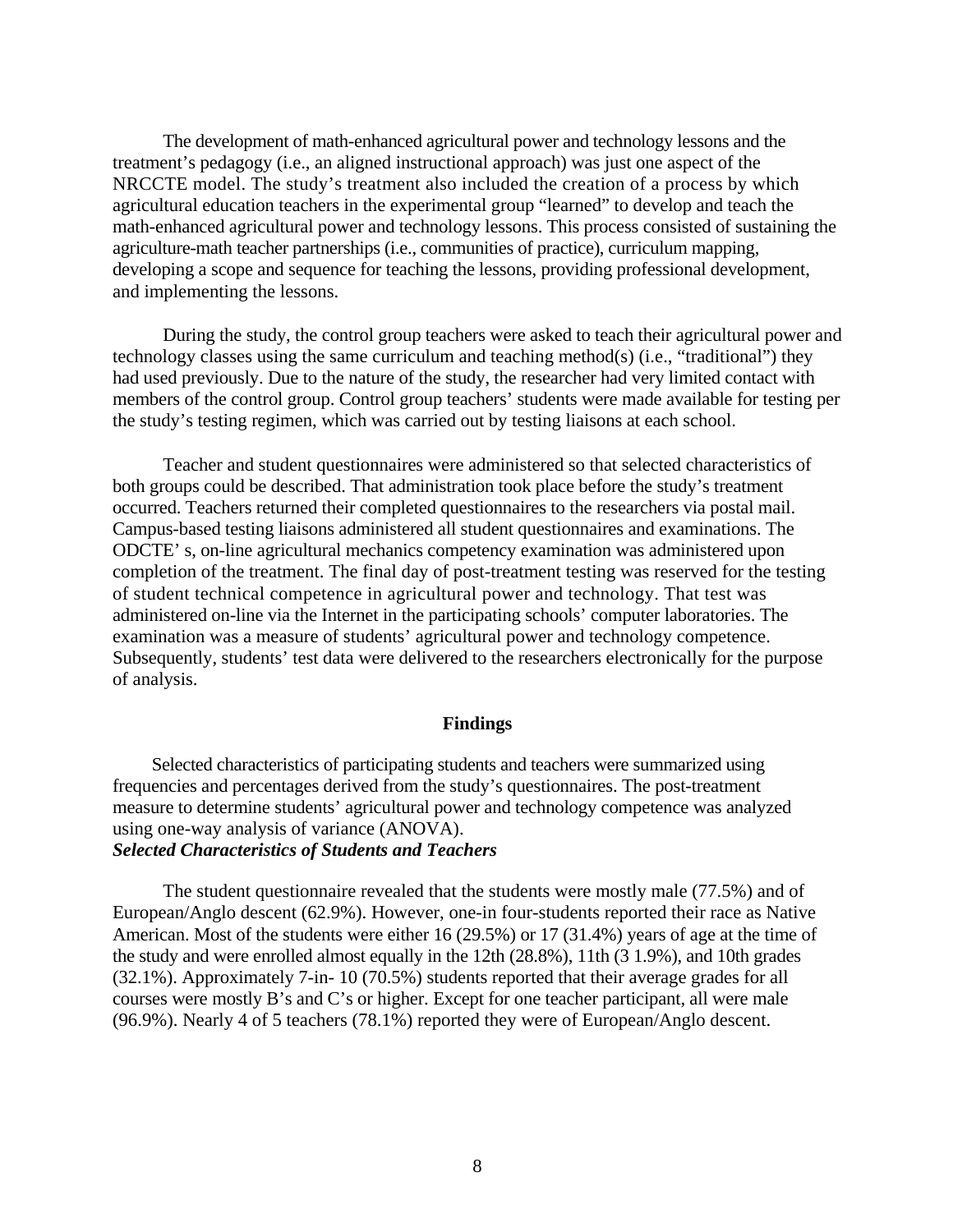#### *Post-treatment Analysis*

In the spring of 2005, the two groups of student participants were tested using the ODCTE' s, on-line agricultural mechanics competency examination to determine students' agricultural power and technology competence. The control group mean score for this examination was 45.5522 with a standard deviation of 5.61946; the experimental group mean score was 44.3050 with a standard deviation of 4.82438 (Table 1). A comparison of this data using a one-way ANOVA indicated that no significant difference in mean scores existed between the groups on technical competence in agricultural power and technology at an *a priori*  determined alpha level of .05 ( $p = .495$ ; Table 2); the control group students' scores were not significantly higher. Therefore, the study's null hypothesis was not rejected.

## Table 1

| ODCTE's, On-line Agricultural Mechanics Competency Examination |    |         |         |         |         |  |  |  |  |
|----------------------------------------------------------------|----|---------|---------|---------|---------|--|--|--|--|
|                                                                | n  | M       | SD      | Minimum | Maximum |  |  |  |  |
| Control                                                        | 18 | 45.5522 | 5.61946 | 33.20   | 57.18   |  |  |  |  |
| Experimental                                                   | 16 | 44.3050 | 4.82438 | 34.85   | 52.40   |  |  |  |  |
| Total                                                          | 34 | 44.9653 | 5.21980 | 33.20   | 57.18   |  |  |  |  |

*Descriptive Statistics of Students' Technical Competence by Group as Measured by the ODCTE's, On-line Agricultural Mechanics Competency Examination* 

*Note.* The total number of classes that took the On-line Agricultural Mechanics Competency Examination differ when compared to the total number of agricultural education teachers who participated in the study  $(N = 32)$  due to the fact that two control group teachers taught two sections of agricultural power and technology. Thus, two sections (classes) were tested for each of those teachers.

## Table 2

*Comparative Analysis of Students' Technical Competence by Group as Measured by the ODCTE 's, On-line Agricultural Mechanics Competency Examination* 

|                       | SS      | $\mu$ | <b>MS</b> |      | p    |
|-----------------------|---------|-------|-----------|------|------|
| <b>Between Groups</b> | 13.177  |       |           | .476 | .495 |
|                       |         |       | 13.177    |      |      |
| Within Groups         | 885.951 |       |           |      |      |
|                       |         | 32    | 27.686    |      |      |
| Total                 | 899.128 |       |           |      |      |
|                       |         | 33    |           |      |      |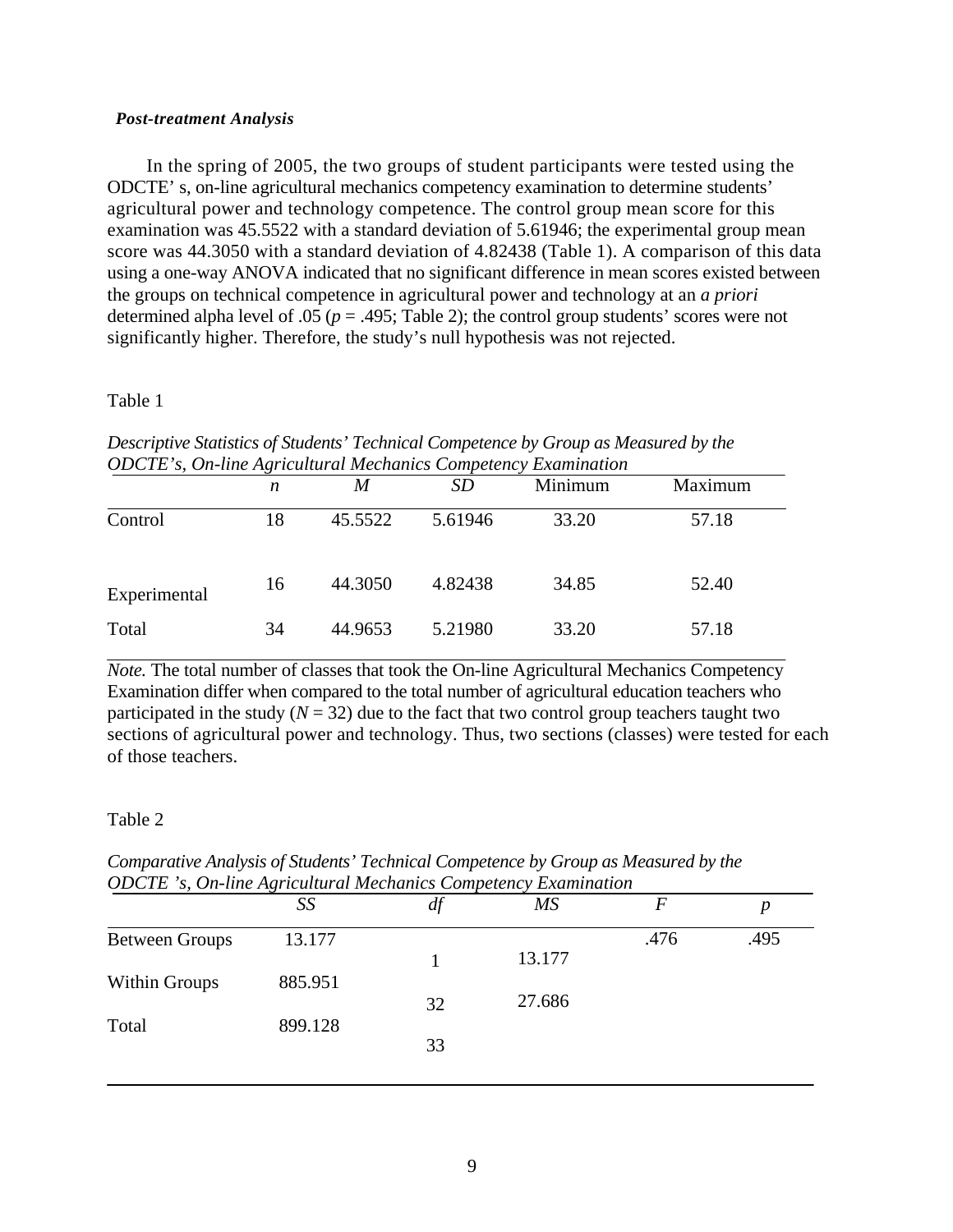#### **Conclusions**

Concerning research question number one, this study found that the students were mostly male and of European/Anglo descent. However, one-in-four reported their race as Native American. Most students were either 16 or 17 years of age at the time of the study and were enrolled almost equally in the 10th, 11th, and 12th grades. Approximately 70% of students reported that their average grades for all courses were mostly B's and C's or higher. Except for one participant all teachers were male, and nearly 80% reported they were of European/Anglo descent. Regarding research question two and the study's null hypothesis, it was found that within this particular population, a math-enhanced agricultural power and technology curriculum and aligned instructional approach did not significantly diminish ( $p < .05$ ) students' attainment of technical competence; so, the study's null hypothesis was not rejected.

#### **Recommendations, Discussion, and Implications**

The findings of this investigation are congruent with the results of a pilot study carried out during the spring 2004 semester (Parr, 2004). In the pilot study, the National Occupational Competency Testing Institute (NOCTI) – Agriculture Mechanics examination (42 items) was the posttest used to assess students' agricultural power and technology competence. Similarly, no significant difference ( $p < .05$ ) in student technical competence between groups was detected following the pilot study's experimental treatment (Parr). So, findings from both the onesemester pilot and this full-year study indicated that the contextualized, mathematics-enhanced high school agricultural power and technology curriculum and aligned instructional approach could be a practical method of increasing students' academic skills in mathematics (Parr, Edwards, & Leising, 2006; Young, Edwards, & Leising, 2006) without diminishing their acquisition of technical competence. Accordingly, teachers who teach agricultural power and technology should be encouraged to use the curriculum integration model implemented in this study (Stone III et al., 2005), especially if they are charged with helping students to improve their mathematics achievement. What is more, teachers should not fear a diminishment in students' technical competence. i.e., assuming that a similar curriculum and instructional approach was followed.

Future investigations should be conducted to determine the efficacy of the *Math-in-GTE*  model, as developed by the NRCCTE, for its usefulness in improving student achievement in other academic areas without experiencing a loss of technical competence by students for the agricultural education context in question. For example, could this model, i.e., one that involves both the pedagogical approach and process, be used to improve students' achievement in science with the resulting equation: (Pedagogy)(Process) = Student *Science* Performance?

No significant difference was detected per the study's null hypothesis, i.e., the presentation of 17 mathematics-enhanced lessons taught in an agricultural power and technology curriculum did not diminish students' attainment of technical competence. However, one might ask at what point is competence jeopardized? In other words, is there a "tipping point"? Future research should be conducted to determine the point at which the teaching of additional mathematics-enhanced lessons may have an adverse effect on students' competence.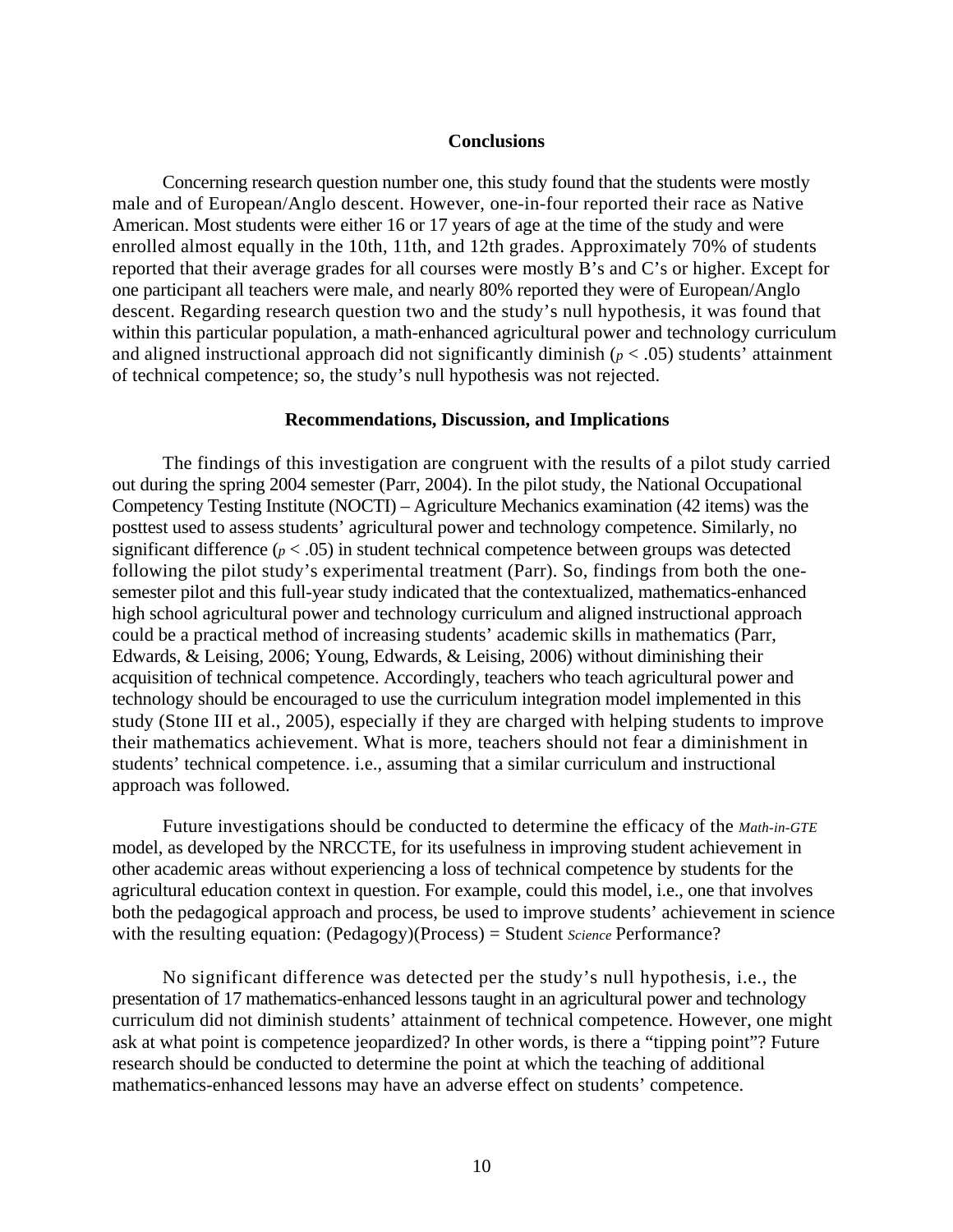Finally, this study should be replicated with other student populations and with teachers from comprehensive educational organizations (e.g., entire school districts, regions within states, and/or intact states), so that generalizations across teaching abilities and teacher motivation could be drawn. Teachers who participated in this study were volunteers and as such were selfselected; in addition, they received monetary compensation for their participation. Is it possible that the results would be different for a study conducted with teacher participants who represent a wider array of teaching abilities, levels of motivation, and school contexts?

## **References**

- Association for Career and Technical Education (ACTE). (2004). *Sclafani: NCLB poses a challenge to CTE that can be surmounted.* Retrieved April 15, 2006, from [http://www.acteonline.org/members/career\\_tech\\_update/ctu012804.cfm#headline1](http://www.acteonline.org/members/career_tech_update/ctu012804.cfm%23headline1)
- Association for Career and Technical Education (ACTE). (2006). *Reinventing the American high school for the 21st Century.* Retrieved April 26, 2006, from [http://www.acteonline.](http://www.acteonline.org/poilcy/legislative_issues/upload/ACTEHSReform_Paper-2.pdf)  [org/poilcy/legislative\\_issues/upload/ACTEHSReform\\_Paper-2.pdf](http://www.acteonline.org/poilcy/legislative_issues/upload/ACTEHSReform_Paper-2.pdf)
- Berns, R. G., & Erickson, P. M. (2001). Contextual teaching and learning: Preparing students for the new economy. *The Highlight Zone Research @ Work (5).* Retrieved December 1, 2004, from<http://wwwnccte.org/publications/infosynthesis/highlightzone/> highlight05/ index.asp
- Campbell, D. T., & Stanley, J. C. (1963). *Experimental and quasi-experimental designs for research.* Chicago: Rand McNally.
- Carpenter, T. P., & Lehrer, R. (1999). Teaching and learning mathematics with understanding. In E. Fennema & T. Romberg (Eds.), *Mathematics classrooms that promote understanding* (pp. 19-32). Mahwah, NJ: Lawrence Erlbaum Associates, Publishers.
- Childress, V. W. (1996). Does integrating technology, science, and mathematics improve technological problem solving? A quasi-experiment. Retrieved December 30, 2004, from <http://scholar.lib.vt.edu/ejournals/JTE/v8n1?Childress.html>
- Farnell, L. R. (1921). *Greek hero cults and ideas of immortality.* Oxford: Clarendon Press.
- Fennema, E., Sowder, J., & Carpenter, T. P. (1999). Creating classrooms that promote understanding. In E. Fennema & T. Romberg (Eds.), *Mathematics classrooms that promote understanding* (pp. 185-199). Mahwah, NJ: Lawrence Erlbaum Associates, Publishers.
- Fishman, S. M., & McCarthy, L. (1997). *John Dewey and the challenge of classroom practice.*  New York: Teachers College Press.
- Hernandez, V. M., & Brendefur, J. L. (2003). Developing authentic, integrated, standards-based mathematics curriculum: [More than just] An interdisciplinary collaborative approach. *Journal of Vocational Education Research, 28(3),* 1-23. Retrieved February 4, 2004,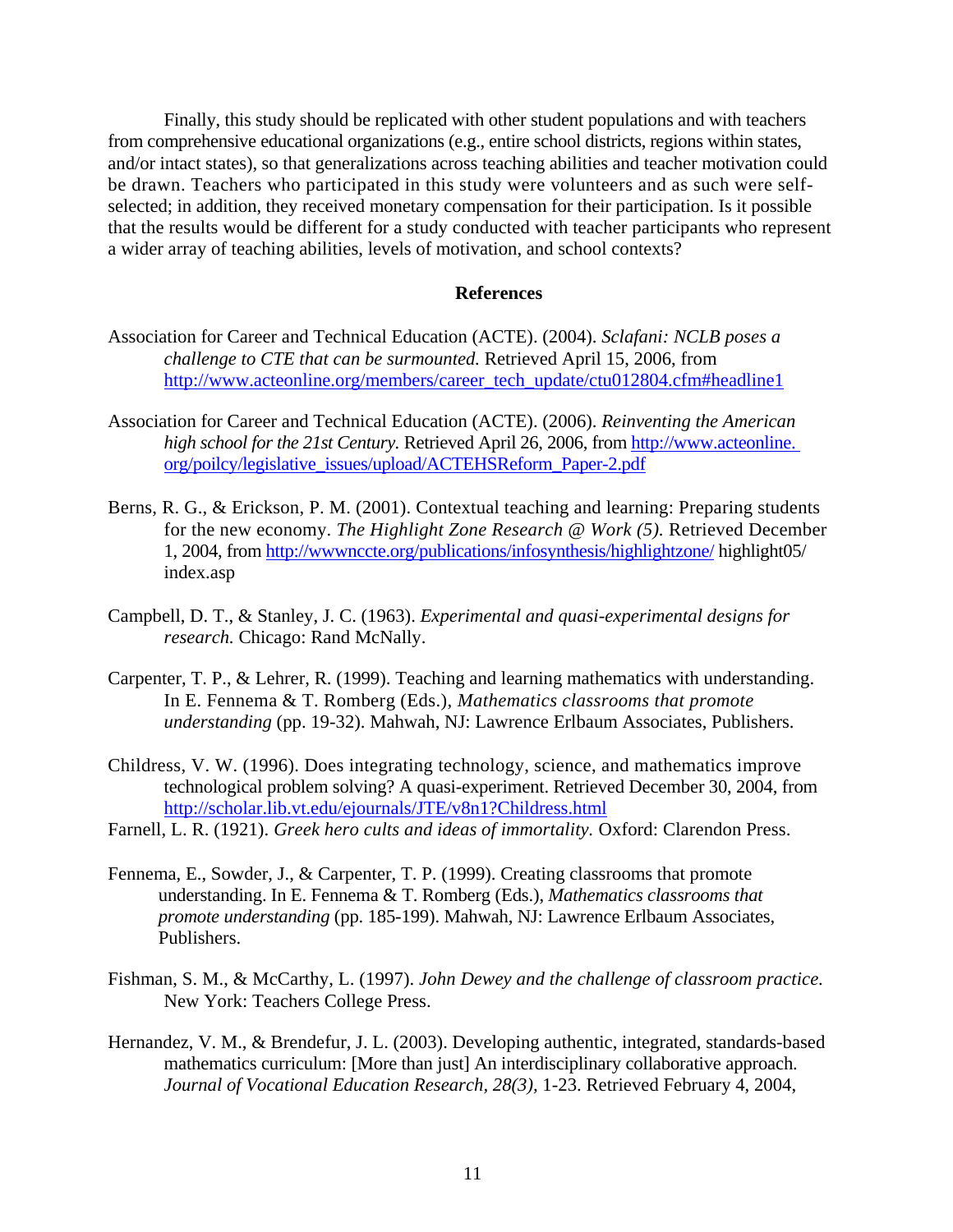from<http://scholar.lib.vt.edu/ejournals/JVER/v28n3/hernandez.html>

- Liberman, G. A., & Hoody, M. A. (1998). *Closing the achievement gap.* Poway, CA: Science Wizards.
- McGraw-Hill. (2000). CATTM Prepublication: Technical bulletin. McGraw-Hill: Monterey, CA.
- Miller, J. A. (1997). SREB: Do its high schools work? *Techniques, 72(3),* 26-30.
- Miller, W. W., & Vogelzang, S. K. (1983). *Importance of including mathematical concepts instruction as a part of the vocational agriculture program of study.* Ames, IA: Department of Agricultural Education, Iowa State University. (ERIC Document Reproduction Service No. ED239 100)
- Moss, J. W. (1988). *Identification of competencies taught in vocational agriculture programs in Louisiana that include mathematical instruction.* Baton Rouge, LA: Louisiana State University.
- National Council of Teachers of Mathematics (NCTM). (2004). *Principles & standards for school mathematics.* Retrieved March 18, 2006, from<http://standards.nctm.org/>

National Research Council. (1988). *Understanding agriculture: New directions for education.* Danville, IL: The Interstate Printers and Publishers, Inc.

- Oklahoma Department of Career and Technology Education (ODCTE). (2004). *Testing handbook.* Retrieved April 6, 2006, from<http://www.okcareertech.org/testing/>PDF\_ Docs/Testing\_Handbook\_online.pdf
- Parnell, D. (1998). Mathematics as a gateway to student success. *High school mathematics at work: Essays and examples for the education of all students.* Washington DC: National Academy Press. Retrieved April 1, 2006, from <http://www.nap.edu/openbook/> 030906353 1/ html/14.html
- Parr, B. A. (2004). *Effects of a math-enhanced curriculum and instructional approach on the performance of secondary education students enrolled in an agricultural power and technology course: An experimental study.* Unpublished doctoral dissertation, Oklahoma State University, Stillwater.
- Parr, B. A., Edwards, M. C., & Leising, J. G. (2006). Effects of a math-enhanced curriculum and instructional approach on the mathematics achievement of agricultural power and technology students: An experimental study. *Journal of Agricultural Education, 47(3),*  8 1-93